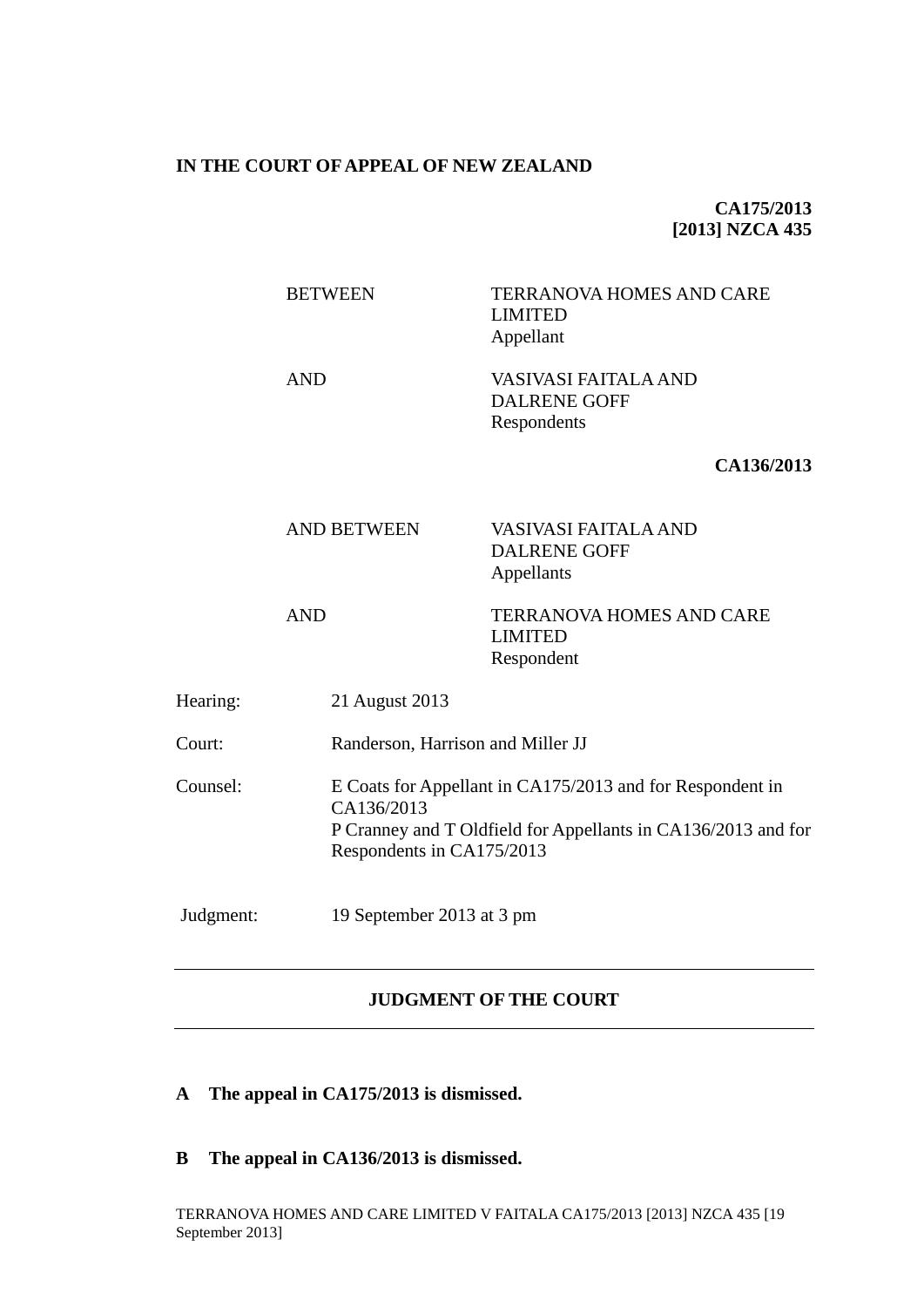- **C The appellant in CA175/2013 is to pay the respondents 75 per cent of costs for a standard appeal on a band A basis and usual disbursements.**
- **D There is no order for costs in CA136/2013.**

## **REASONS OF THE COURT**

\_\_\_\_\_\_\_\_\_\_\_\_\_\_\_\_\_\_\_\_\_\_\_\_\_\_\_\_\_\_\_\_\_\_\_\_\_\_\_\_\_\_\_\_\_\_\_\_\_\_\_\_\_\_\_\_\_\_\_\_\_\_\_\_\_\_\_\_

(Given by Harrison J)

# **Introduction**

[1] The question arising on the principal appeal is whether, where parties are in an employment relationship and an employee is paid at the statutory minimum wage rate, the employer is entitled to deduct from that wage its compulsory employer contributions payable for that employee under the KiwiSaver scheme. A full bench of the Employment Court decided that question in the employees' favour.<sup>1</sup> The employer now appeals against that decision with leave on a question of law.<sup>2</sup> The employees appeal separately against a discrete part of the decision relating to construction of a provision in the employees' contracts.

[2] At issue in the principal appeal is the relationship between two significant statutory provisions: s 6 of the Minimum Wage Act 1983 (the MWA) and s 101B of the KiwiSaver Act 2006 (the KSA). The employees accept that our decision on that issue will determine the result of their separate appeal.

# **Facts**

[3] The relevant facts are not in dispute and can be summarised shortly.

[4] Terranova Homes and Care Ltd (Terranova) employed Vasivasi Faitala and Dalrene Goff (the employees) as caregivers at a rest home in Wellington. The employment relationship between Terranova and each employee was governed by an

 $\overline{1}$ <sup>1</sup> *Faitala v Terranova Homes and Care Ltd* [2012] NZEmpC 199.

<sup>2</sup> Employment Relations Act 2000, s 214.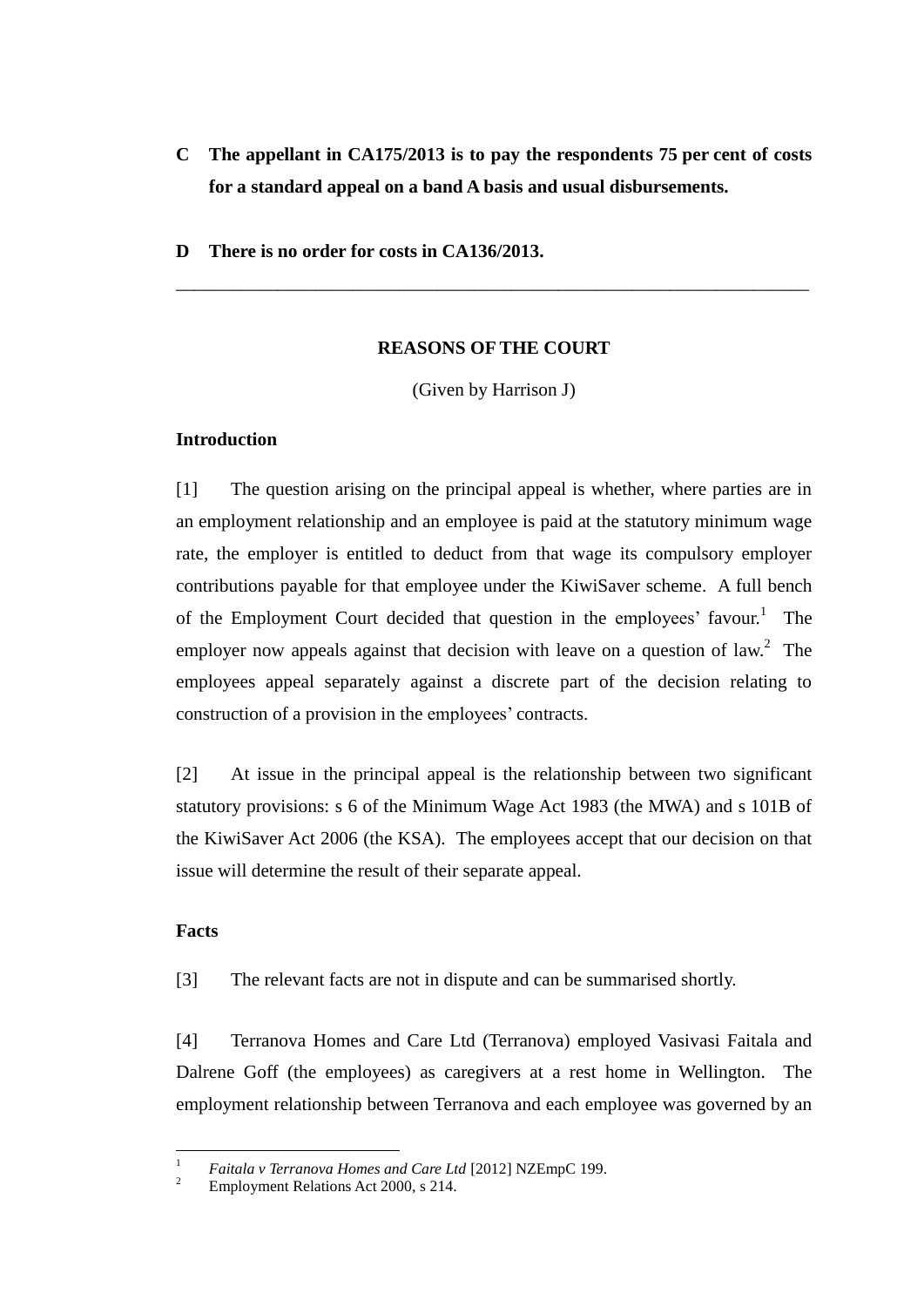individual employment agreement on materially identical terms. At the relevant times each employee was paid a gross wage of \$13.50 per hour.<sup>3</sup>

[5] Both employees are members of a KiwiSaver scheme. The agreements contained a schedule entitled "Your Remuneration", which stated that:

The employee's remuneration is inclusive of any KiwiSaver compulsory employer contributions.

[6] By reference to the minimum hourly wage, the employees' wages and KiwiSaver contributions were paid as follows:

| <b>Component of pay</b>                                |         |  |
|--------------------------------------------------------|---------|--|
| Gross wage paid after payment of employer and employee | \$12.98 |  |
| contributions (before tax)                             |         |  |
| Employer contribution to KiwiSaver (before tax)        |         |  |
| Employee contribution to KiwiSaver (before tax)        | \$00.26 |  |
| Total remuneration (before tax/deductions)             |         |  |

[7] The employees issued a proceeding against Terranova before the Employment Relations Authority. Both claimed arrears of wages under the MWA essentially represented by Terranova's deduction of its statutory contribution from their wages. By consent, the Authority removed the proceeding to the Employment Court for determination.<sup>4</sup>

# **Legislative framework**

[8] Section 6 of the MWA provides:

# **6 Payment of minimum wages**

Notwithstanding anything to the contrary in any enactment, award, collective agreement, determination, or contract of service, but subject to sections 7 to 9, every worker who belongs to a class of workers in respect of whom a minimum rate of wages has been prescribed under this Act, shall be entitled to receive from his employer payment for his work at not less than that minimum rate.

[9] The purpose of the KSA is set out in s 3 of the Act, namely:

 $\overline{a}$ <sup>3</sup> Counsel advise that the gross wages of each employee have since been increased to between \$13.75 gross per hour and \$14.12 gross per hour, but that factor is irrelevant for present purposes.

<sup>4</sup> *Faitala v Terranova Homes and Care Ltd* [2012] NZERA Wellington 100.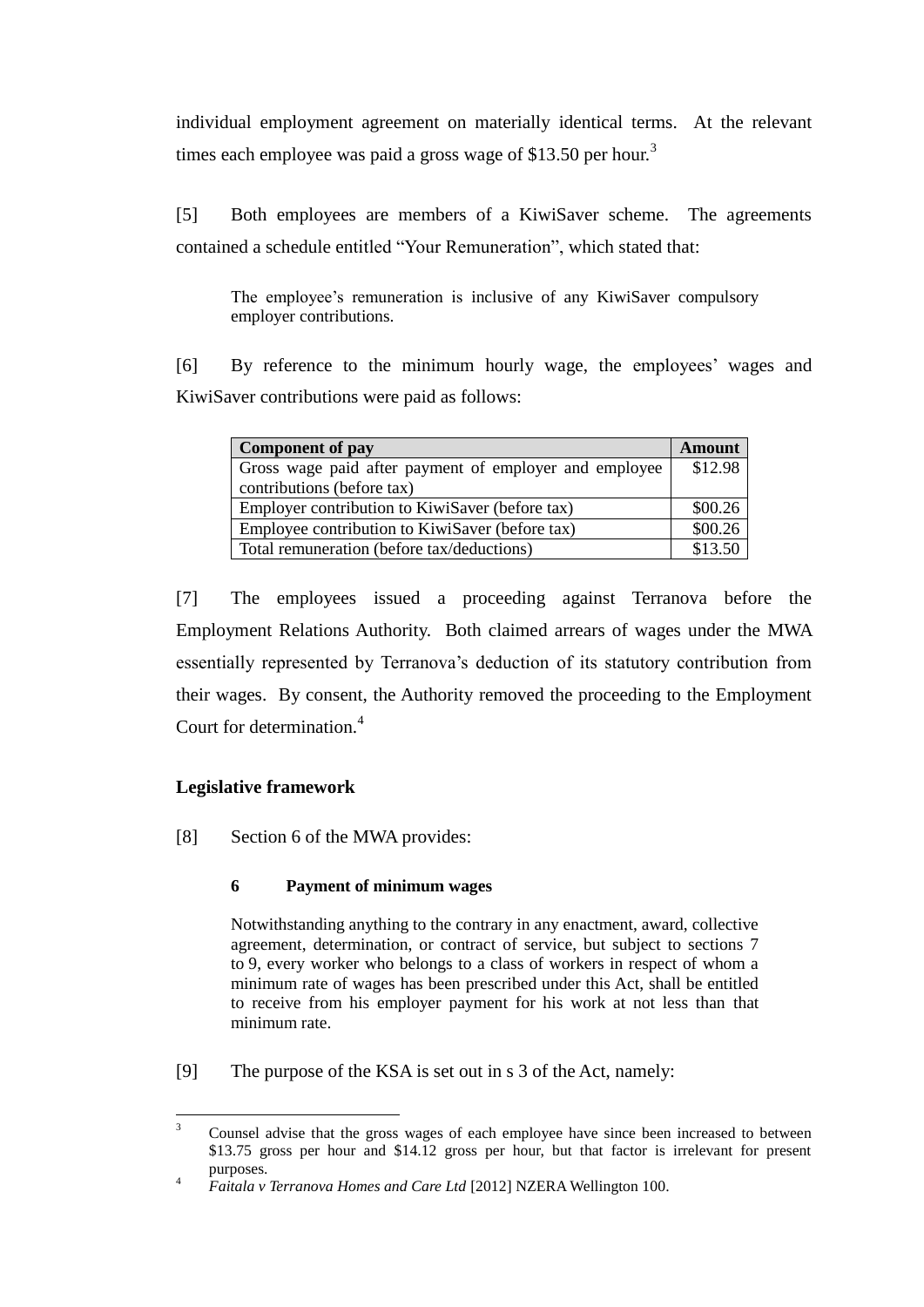## **3 Purpose**

- (1) The purpose of this Act is to encourage a long-term savings habit and asset accumulation by individuals who are not in a position to enjoy standards of living in retirement similar to those in pre-retirement. The Act aims to increase individuals' well-being and financial independence, particularly in retirement, and to provide retirement benefits.
- (2) To that end, this Act enables the establishment of schemes (**KiwiSaver schemes**) to facilitate individuals' savings, principally through the workplace.

[10] Employee contributions to KiwiSaver are governed by subpt 1 of pt 3 of the KSA. Section 64 sets the contribution rate; and s 66 specifies the employer's obligation to make deductions of employee contributions from each payment of the employee's wages.

[11] Employer contributions are governed by subpt 3A of pt 3 of the Act. Section 101B of the KSA relevantly provides:

### **101B Compulsory contributions must be paid on top of gross salary or wages except to extent that parties otherwise agree after 13 December 2007**

- (1) The purpose of this section is to ensure that, for contractual arrangements of parties to an employment relationship (as defined in section 4(2) of the Employment Relations Act 2000), compulsory contributions are paid in addition to an employee's gross salary or wages described in section 101D(3).
- (2) The contractual arrangements of parties to an employment relationship must not have the effect of defeating the purpose of this section described in subsection (1).
- (3) A contractual term or condition has no effect to the extent to which it is contrary to the purpose of this section described in subsection (1).
- (4) However, on and after 13 December 2007, parties to an employment relationship are free to agree contractual terms and conditions that disregard the purpose of this section described in subsection (1), and, to the extent of such agreement, subsections (1) to (3) do not apply, unless, in respect of the employer and employee,—
	- (a) section  $60(1)(a)$ , (b) or (c) first applies on or after the day of assent for the Taxation (Urgent Measures and Annual Rates) Act 2008; and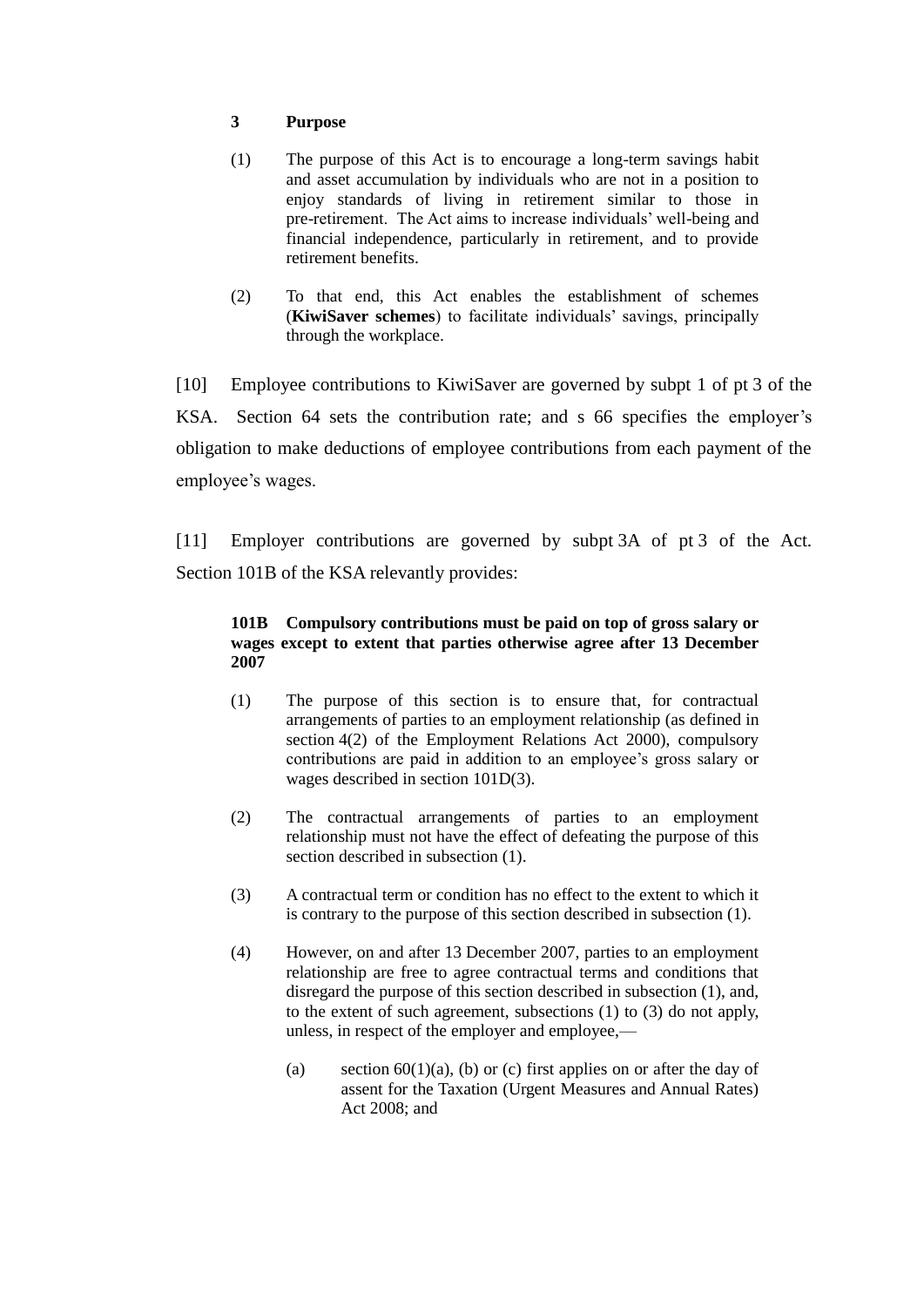(b) the contractual terms and conditions do not account for the amount of compulsory contributions the employer is required to pay.

 $(4A)$  In the circumstances described in subsection  $(4)(a)$  and  $(b)$ , despite subsection (4),—

- (a) compulsory contributions must be paid in addition to an employee's gross salary or wages described in section 101D(3), in accordance with the purpose of this section described in subsection (1); and
- (b) subsections (2) and (3) apply.  $\dots$

[12] Section 101D sets out the formula applicable in calculating the amount of the employer contribution. Each payment is made by the employer to the Commissioner of Inland Revenue. The Commissioner pays the contribution into a holding account and then on to the relevant provider of the employee's KiwiSaver scheme.<sup>5</sup>

## **Employment Court Decision**

[13] In summary the Employment Court found for the employees on the grounds that:

- (a) The purpose of the MWA was to ensure that workers received a base wage for their work to enable them to meet their daily living expenses for themselves and their family.<sup>6</sup> There was nothing to suggest that it built in a component of saving for retirement. Deductions which might be made from an employee's pay, such as liable parent contributions and PAYE, represented obligations that might be owed by an employee personally.
- (b) The payment of a compulsory employer contribution under the KSA was of a different character.<sup>7</sup> It was the employer's, not the employee's, contribution. The employer contribution was not paid directly to the employee but to a KiwiSaver provider via the Inland Revenue KiwiSaver Holding Account. A deferred payment to an

<sup>5</sup>  $\frac{5}{6}$  KiwiSaver Act 2006, ss 93 and 96.

 $^{6}$  At [15] and [19].

At [20]–[29].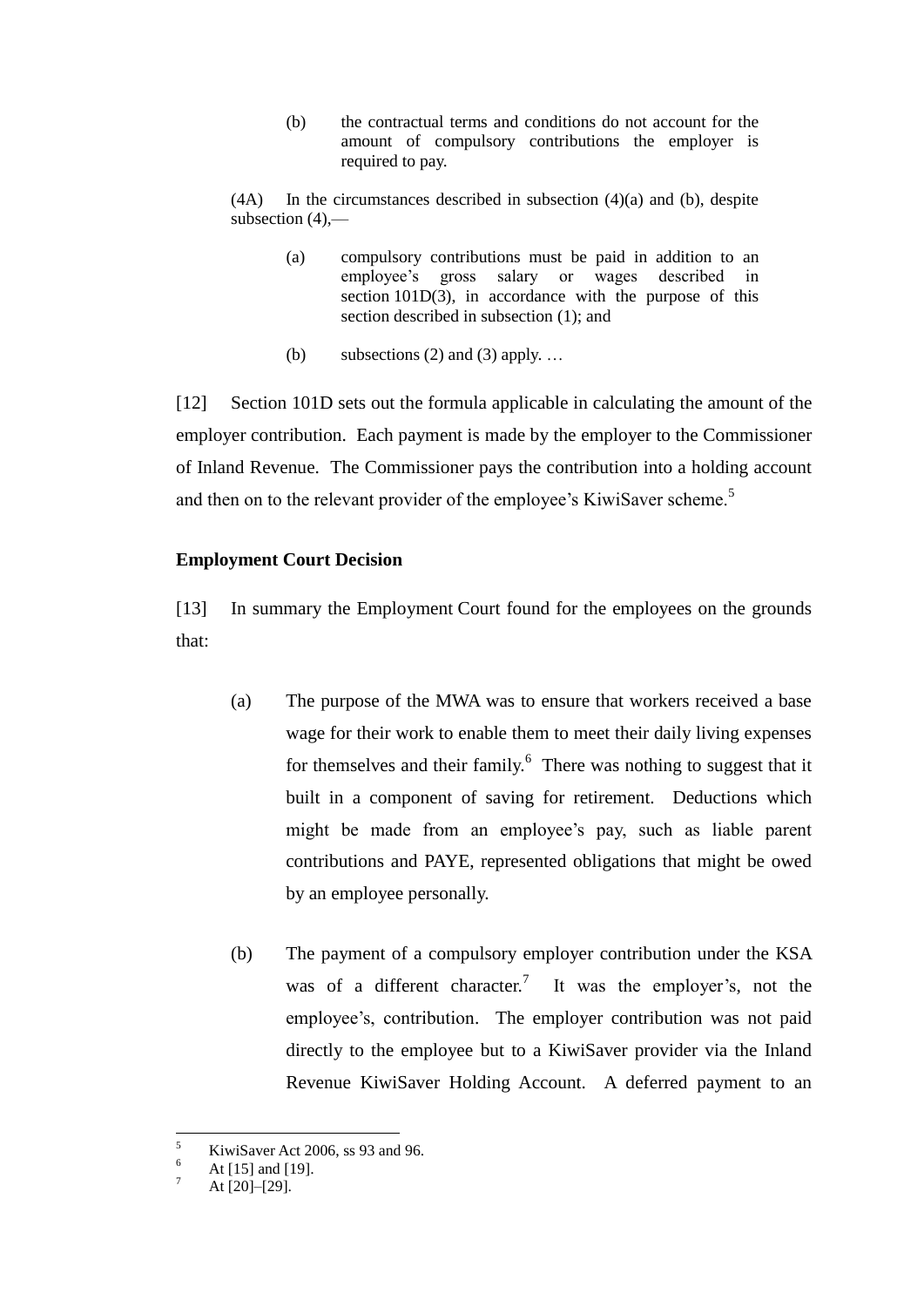employee of a compulsory statutory employer contribution did not constitute payment by an employer for work performed by an employee for the purposes of the MWA.

(c) When s 6 of the MWA and s 101B of the KSA were read together, and in light of their respective purposes, the latter was subject to the former. $8$  So, for an employee on the minimum wage, an employer was obliged to pay the two per cent contribution in addition to the minimum wage or (if the parties agreed) the gross wage must amount to the minimum wage plus two per cent. However s 101B(4) did not apply unless the parties' contractual terms and conditions accounted for the amount of compulsory contributions the employer was required to pay. $\degree$  The reference in the remuneration schedule sufficiently accounted for the amount of the compulsory contributions the employer was obliged to pay.

[14] Accordingly, Terranova was in breach of s 6 of the MWA. The employees were being paid for their work at a rate that was less than the statutorily prescribed minimum wage.

### **Terranova's appeal**

[15] Terranova appeals against the Employment Court's decision on three broad grounds. One is that the Court erred in concluding that compulsory employer contributions are not wages received by employees for their work within the meaning of s 6 of the MWA. The second is that the Court erred in rejecting Terranova's argument that s 6 cannot limit Parliament's authority to enact later contrary legislation. The third is that the relevant provisions of the MWA and KSA when read together entitled Terranova to make the deductions. We shall address Terranova's submissions in the same order.

 $\overline{a}$ 

At  $[41]$ .

At [47]–[48].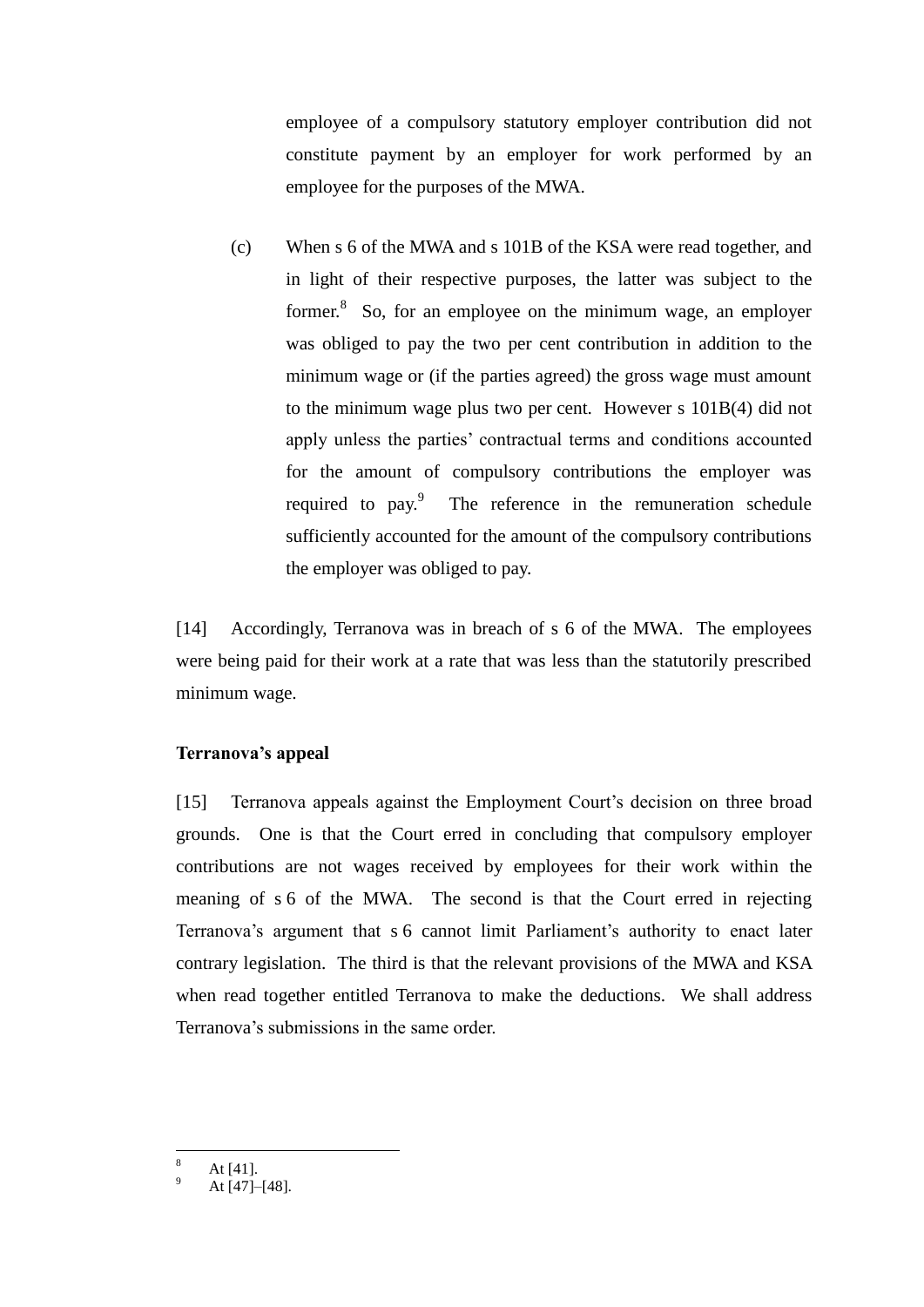*(a) Does the employer's contribution to KiwiSaver amount to the receipt by the worker of payment for work in terms of s 6 of the MWA?*

[16] First, Ms Coats submits, it is artificial to construe strictly the word "receive" where it is used in s 6 of the MWA ("shall be entitled to receive from his employer payment for his work ..."). She points out that employees on the minimum wage do not in fact receive that amount. All wages are subject to PAYE and other deductions, imposed by law or according to the parties' contractual arrangements. Applicable taxes and deductions therefore comprise part of the minimum wage for the purpose of the MWA and thus are part of the employee's wage. By analogy, an employee who chooses to participate in KiwiSaver has accepted that part of his or her wage will also be deducted as an employee contribution to KiwiSaver.

[17] We do not accept Ms Coats' submission. It is true that an employee on a minimum wage whose income is subject to statutory or other legal deductions does not receive payment of the prescribed minimum. However, that is because the law recognises that he or she has certain personal obligations to third parties such as the state which must take priority over his or her right of access to the cash represented by the wage. That is a function of the employee's legal liability for which he or she is solely responsible. Deductions of this kind are external to the employment relationship. By contrast, the deductions relevant to this appeal derive their justification from the employment contract.

[18] As the Employment Court found, s 6 does not envisage that an employer will be entitled separately to deduct from the minimum wage an amount equal to its statutory liability relating to that worker. The phrase "... shall be entitled to receive from his employer payment [of a wage] for his work at not less than [the] minimum rate" has a temporal and physical quality, suggesting an employee's right to receive a fixed amount periodically payable for actual performance of his or her services. The payment to a third party of a compulsory statutory obligation imposed on an employer does not fit easily within this concept.

[19] Second, Ms Coats submits that a compulsory employer contribution is in law a payment which in terms of s 6 of the MWA the employee "receive[d] from his [or her] employer". While the contribution is initially paid to the Crown through its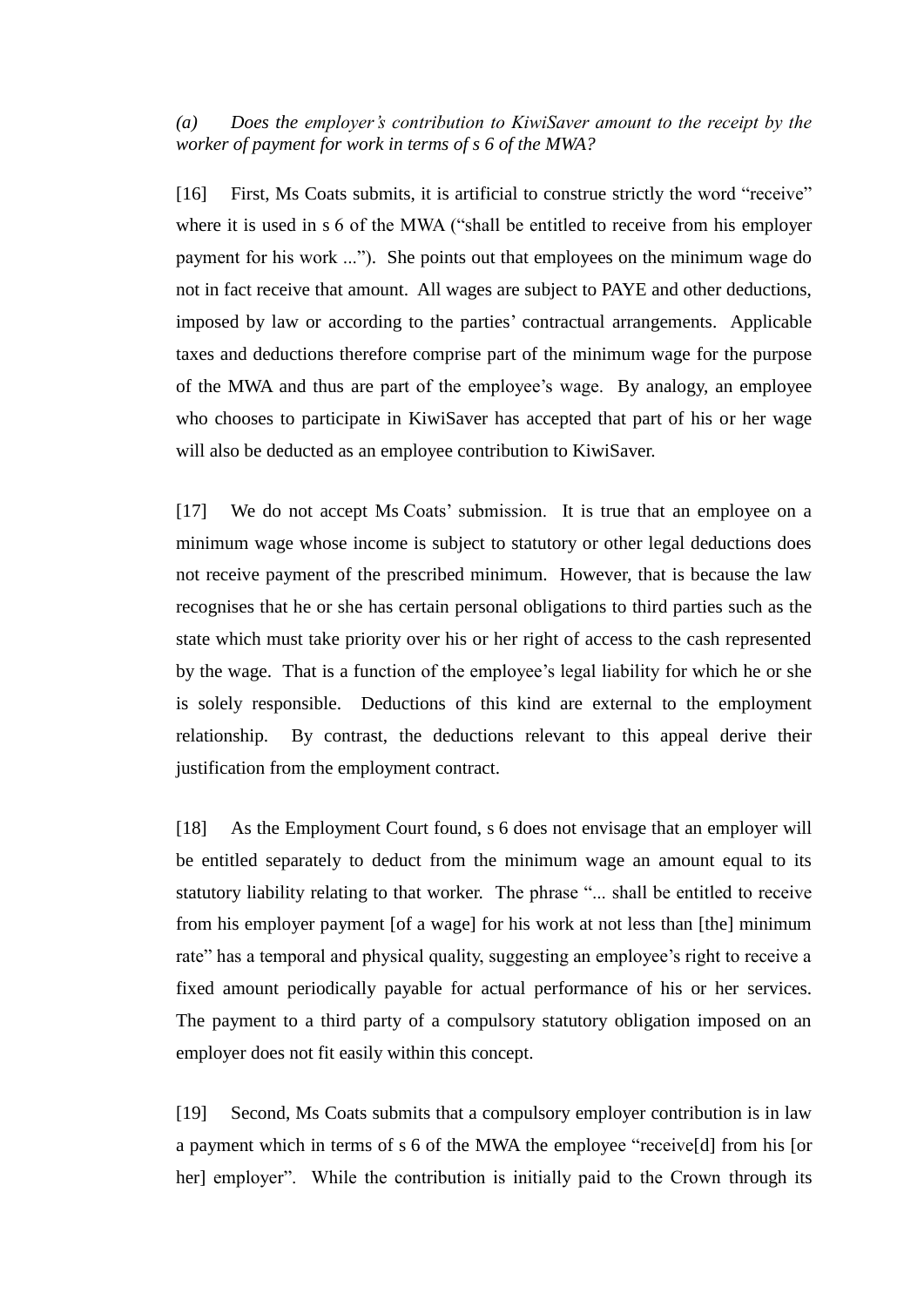agent the Commissioner of Inland Revenue, it is then paid to the employee's KiwiSaver account. By this means the employee does "receive from his or her employer" payment at the minimum wage, even if it is in two different accounts.

[20] We do not accept this analysis. In terms of s 6, the employer's payment of a contribution is not "payment for his [or her] work". It is payment of the employer's contribution as required by law. It is true that the obligation arises as a consequence or by virtue of the employee's "work". However, the source of the obligation is not to be confused with the nature of the obligation itself.

[21] Moreover, as Mr Cranney submitted, the money paid to a KiwiSaver scheme does not belong to the employee but to the scheme. The employee's rights will ultimately depend upon the terms and conditions of the governing instrument. But it cannot be said that an employee who contributes to a KiwiSaver scheme is necessarily entitled to receive the money at a future date.

[22] Third, Ms Coats submits that the employer's contribution to KiwiSaver is part of the employee's payment for his or her work as it is calculated based on the amount of the employee's salary or wages. An employer is only required to make this payment if (a) the employee belongs to KiwiSaver and is not on a contributions holiday; and (b) the employee performs work in return for which he or she receives a wage. Given that the amount of the employer contribution will depend on the number of hours during which the employee performed work for the employer, there is more than just a nexus (as the Employment Court found<sup>10</sup>) between the employer's contributions to KiwiSaver and the employee's work. The contribution is only payable for hours for which the employee is paid for work.

[23] We do not accept this argument, largely for the reasons already given. The relationship between hours worked by an employee and the amount of an employer's contribution does not convert the latter into part of an employee's "payment for his [or her] work". It is no more than a means of quantifying the employer's obligation, and does not satisfy the separate statutory concept of payment for work.

 $10$ <sup>10</sup> *Faitala v Terranova Homes and Care Ltd*, above n 1, at [28].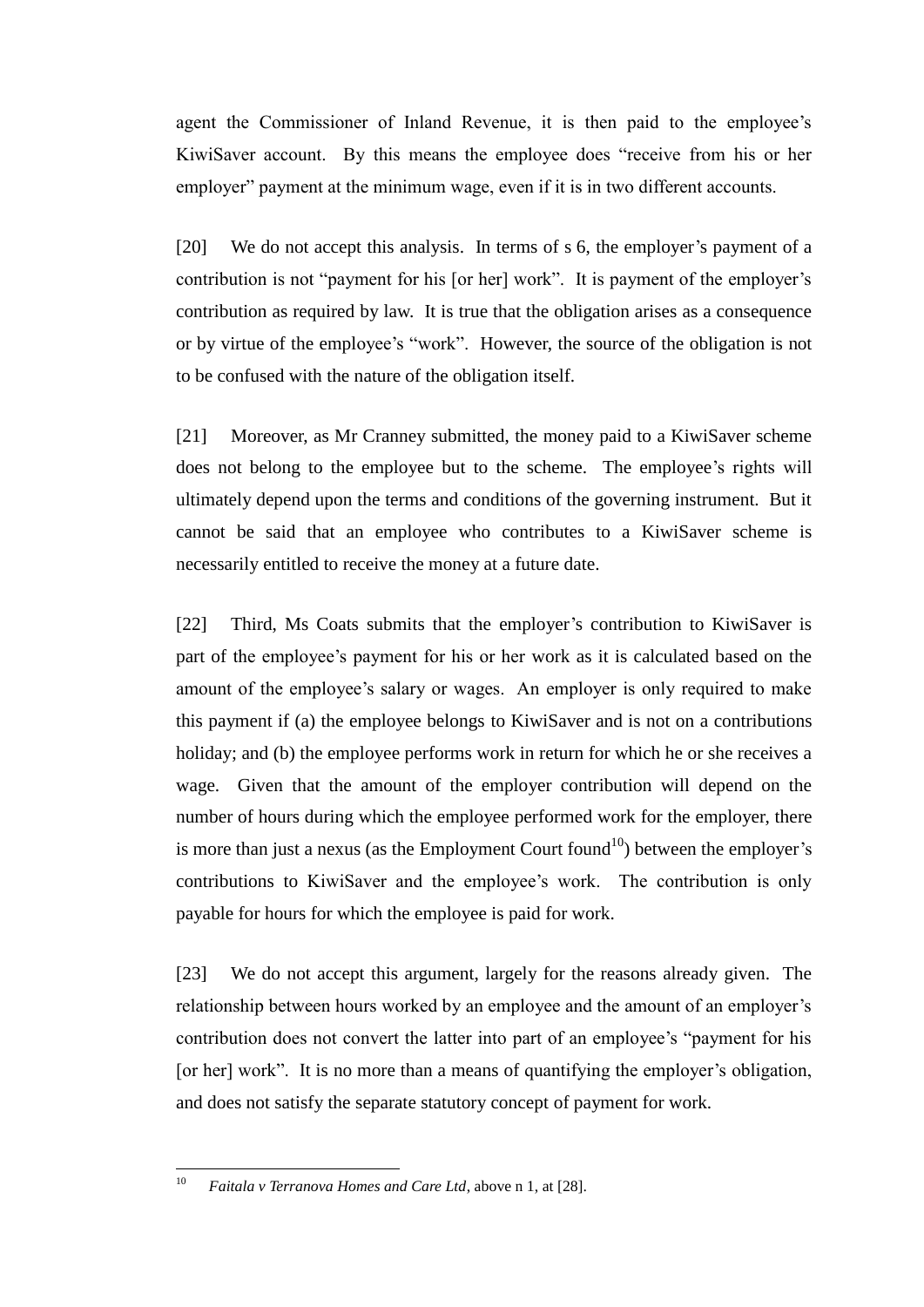[24] It follows that we reject Ms Coats' submission that the Employment Court erred in concluding that compulsory employer contributions are not wages received by employees for their work within the meaning of s 6 of the MWA.

#### *(b) Does s 6 of the MWA limit subsequent enactments?*

[25] Ms Coats submits that the phrase "notwithstanding anything to the contrary in any enactment ..." where used in s 6 should be construed to mean that s 6 only overrides or takes priority above anything to the contrary in any earlier statute or legislative instrument but does not affect later enactments.<sup>11</sup> Ms Coats submits that any other approach would infringe the principle that Parliament cannot control its successors and that legislation – in this case, the  $KSA$  – impliedly repeals earlier legislation which is inconsistent with it. The phrase cannot therefore be construed so as to prevent Parliament from enacting something to the contrary in the future.

[26] We do not accept Ms Coats' submission. Its essence is that no statute can on its own terms exclude implied repeal by a later legislative instrument. The authorities which she cites stand for that proposition. Our starting point is that all statutory enactments must be read and applied together insofar as they are not inconsistent.<sup>12</sup> The Court must strive to find a construction which reconciles any apparent inconsistency and allows two statutory provisions to stand together.

[27] In interpreting s 6 of the MWA and s 101B of the KSA, it is unnecessary to go so far as to say that when enacting s 6 Parliament was intending to bind its successors. Similarly, we do not construe the language of s 101B as impliedly repealing s 6. The introductory language of the latter ("notwithstanding anything to the contrary in any enactment ...") is broad and emphatic. A narrow or confined construction is unnecessary.

[28] We agree with the Employment Court that the MWA was "designed to impose a floor below which employers and employees cannot go" and that it is "directed at preventing the exploitation of workers, [being] a statutory recognition of

 $11\,$ <sup>11</sup> Citing *Paterson's Freehold Gold Dredging Co (Ltd) v Harvey* (1909) 28 NZLR 1088 (SC) at 1012; and *Ellen Street Estates Ltd v Minister of Health* [1934] 1 KB 590 (CA) at 597.

<sup>12</sup> JF Burrows and RI Carter *Statute Law in New Zealand* (4th ed, LexisNexis, Wellington, 2009) at 441–442.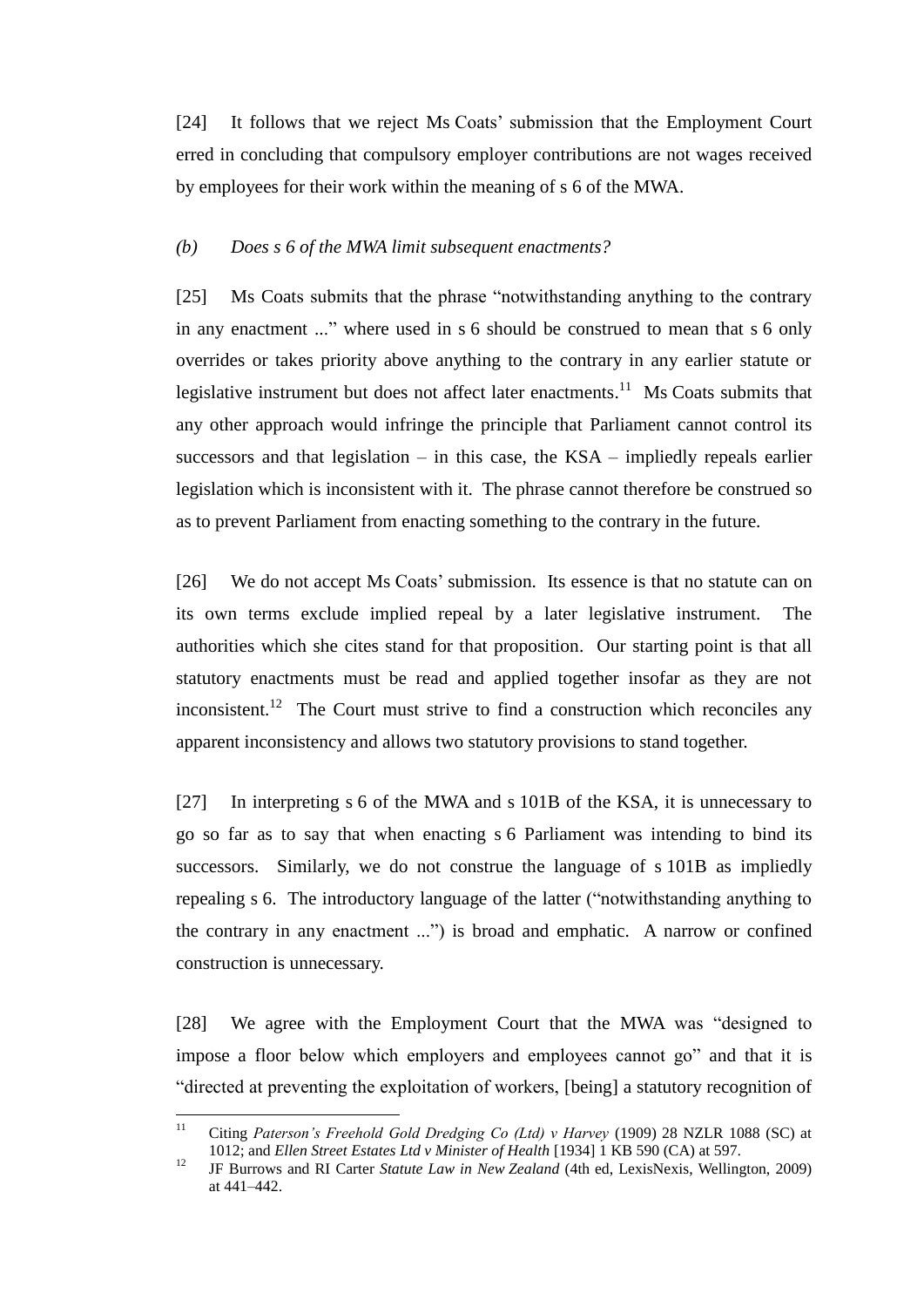the diminished bargaining power of those in low paid employment".<sup>13</sup> Given its importance, we are satisfied that if Parliament had intended to repeal, override or limit the effect of s 6 when enacting s 101B it would have done so expressly.

[29] In our judgment there is no need to resort to the doctrine of implied repeal where provisions can be read consistently on the basis that, in this case, s 101B is to be interpreted as subject to the provisions of the MWA applicable to minimum waged workers.

# *(c) When read together, do the relevant statutory provisions entitle Terranova to make the deductions?*

[30] Ms Coats third ground is that s 6 of the MWA and s 101B(4) of the KSA can be read consistently with one another to justify Terranova's approach. In particular, she submits, s 6 does not prevent the parties to an employment relationship from agreeing that s 101B(4) will apply where the employee receives the minimum wage; that is because the employer contribution forms part of the employee's wage. She says the effect of the Employment Court decision is that s 101B(4) can only apply where an employee's hourly wage is at least \$14.16 gross, based on the current minimum wage of \$13.75. In this respect she notes that the KSA does not refer to the minimum wage, was not apparently considered during the Parliamentary debates, and there is no indication within it that Parliament intended s 101B(4) should only apply to employees who received a particular level of wage.

[31] We reject this submission. The opening phrase used in s 6 of the MWA – "notwithstanding anything to the contrary" – is an unequivocal statement of legislative intent that the provision shall prevail over any enactment, award, collective agreement, determination or contract of service which purports to limit the worker's entitlement to the prescribed minimum wage. Relevantly here, the contracts of service purport to limit the statutory entitlement.

[32] We are satisfied that the introductory words of s 6 prohibit parties to an employment contract entering into an agreement which might affect its substance. As Mr Cranney submitted, and the Employment Court accepted, a strict construction

 $13$ At [39].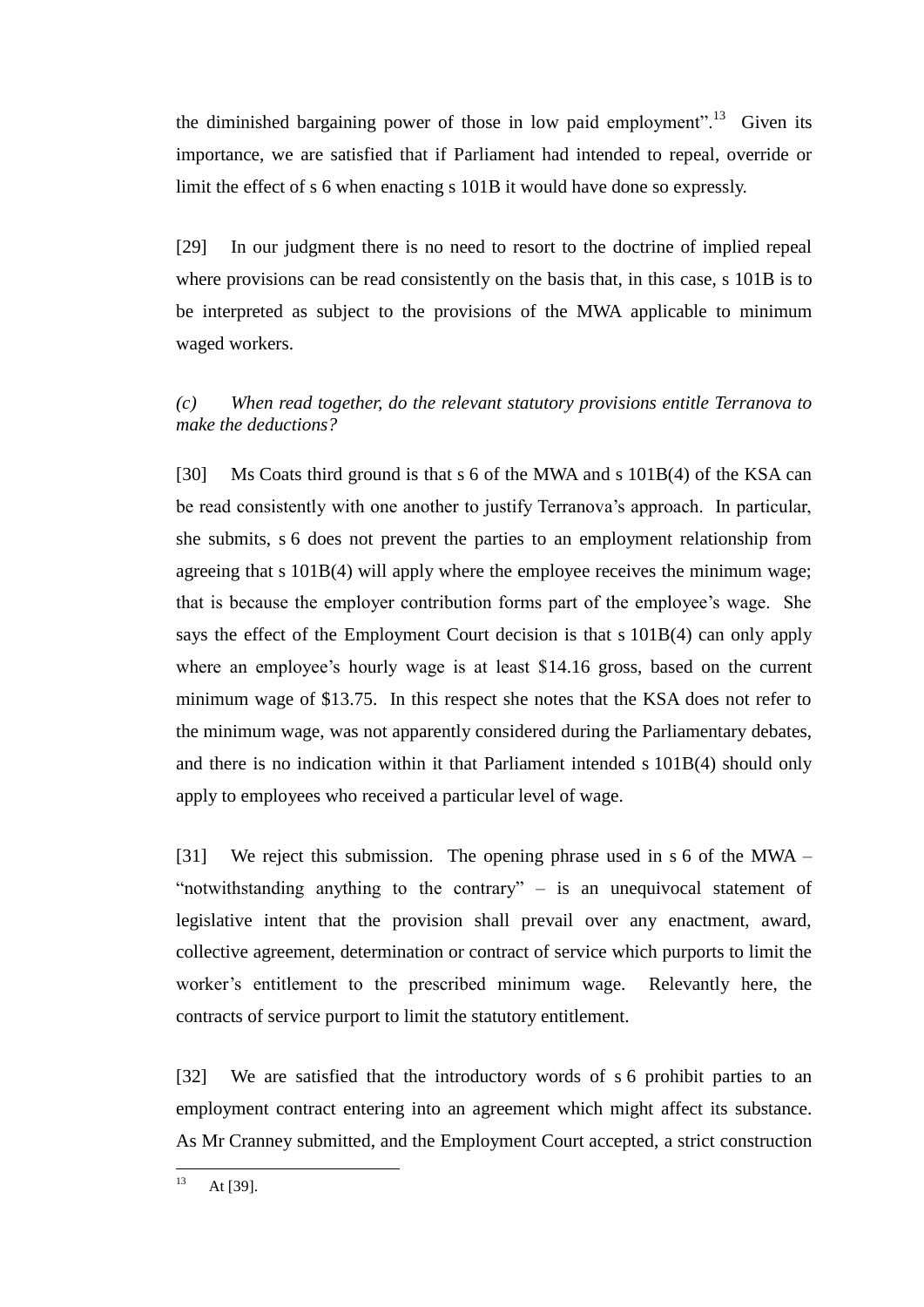of the introductory phrase is consistent with New Zealand's international obligations to the effect that the purpose of minimum wage legislation is that minimum wages shall not be subject to abatement by individual agreement.<sup>14</sup> In accordance with this international purpose, s 6 is of central importance in setting a minimum statutory threshold.

[33] In any event, that prohibition against an agreement to receive payment of a wage less than the minimum level does not otherwise intrude upon or stand inconsistently with s 101B of the KSA. Parties remain free to negotiate and agree to contractual terms and conditions which disregard the purpose of s 101B(1) that compulsory contributions are paid in addition to an employee's gross salary or wages providing however – and this is where the s 6 takes effect – their agreement does not result in a payment of wages below the statutory minimum. And we agree with Mr Cranney that s 101B(4) is not intended to displace or qualify the effect of other legislative enactments. On analysis, it is more in the nature of an adjustment mechanism. As the Employment Court observed, s 101B(4) is expressed in permissive terms, whereas the requirements of s 6 are mandatory.<sup>15</sup>

[34] Significantly, also, the two statutes serve different purposes. The MWA is concerned with ensuring the sanctity of payment of a minimum wage: by contrast, the KSA is directed towards providing a future benefit in the form of savings for use in retirement. We endorse the Employment Court's statement that:  $16$ 

Reading ss 6 and 101B in the way contended for by the defendant would undermine two key purposes of the KiwiSaver legislation for those on the minimum wage, namely to encourage all workers to join the KiwiSaver Scheme to make provision for their retirement, and to make the Scheme affordable.

[35] Thus we reject Ms Coats' final submission that when s 6 of the MWA and s 101B of the KSA are read together they authorise Terranova's deductions from the employees' wages.

[36] It follows that Terranova's appeal must fail.

 $14$ <sup>14</sup> At [39]; Minimum Wage-Fixing Machinery Convention 39 UNTS 3 (opened for signature 16 June 1928, entered into force 14 June 1930) art 3(3).

 $15$  At [37].

At [38].